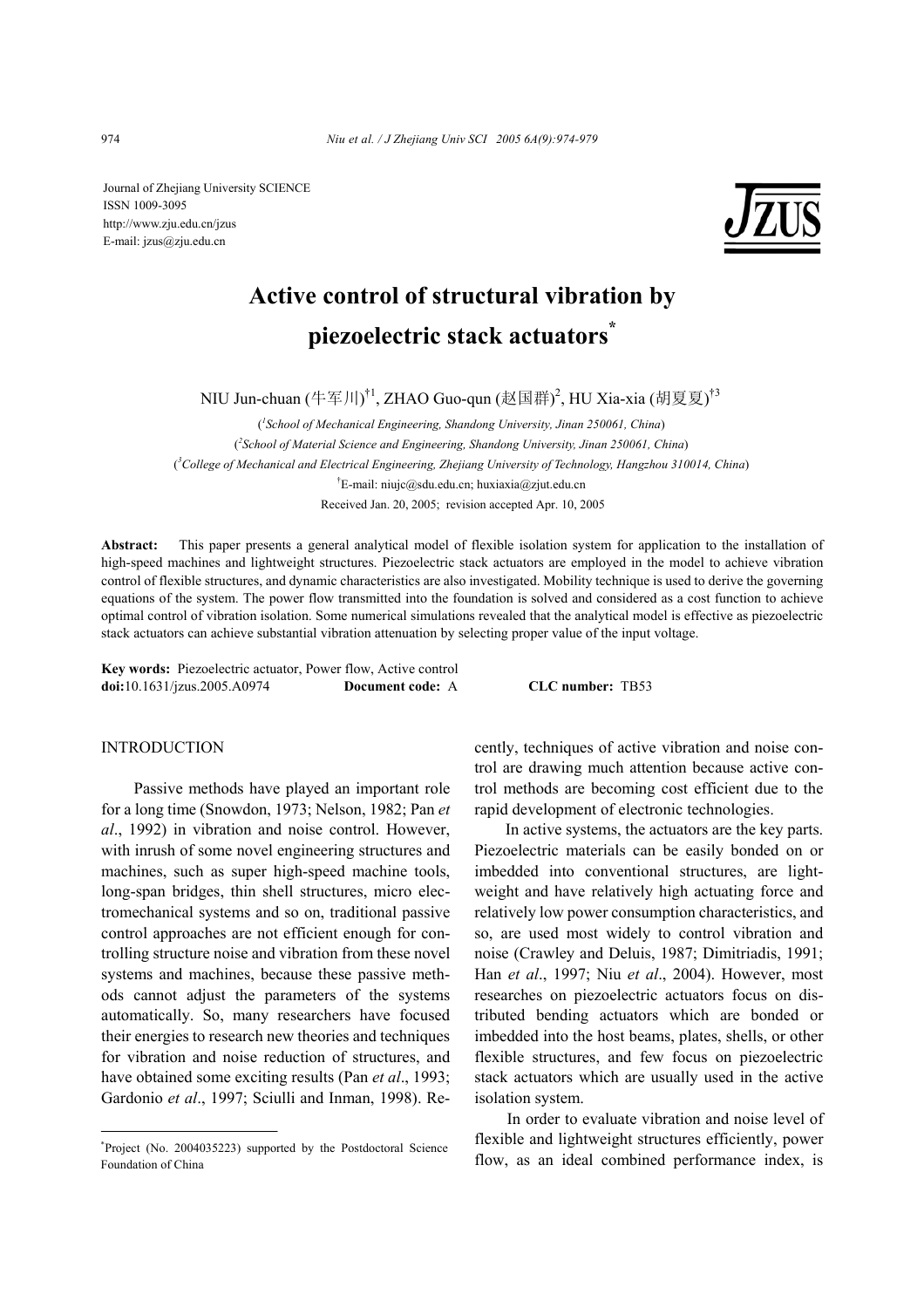becoming increasingly popular and drawing much attention (Goyder and White, 1980; Pan *et al*., 1992; Gardonio *et al*., 1997; Niu *et al*., 2004) because power flow is an energy index, which includes the magnitude and phase of general force and corresponding velocity, simultaneously. Therefore, it is very convenient and reasonable to consider power flow as a cost function used in the optimal control strategy of vibration isolation.

Aiming at active control of flexible system, piezoelectric stack actuators are employed to achieve vibration control of flexible structures. Mobility technique is used to derive the governing equations of the system. The power flow transmitted into the foundation is considered as cost function used for optimal vibration control. Simulations showed that the analytical model is effective.

## MODEL AND ANYLYSIS OF SYSTEM

In order to simulate the isolation system in practical engineering, the foundation machines installed are modeled as rectangular flexible thin plate, simply supported at the four edges, as shown in Fig.1. The machines are rigid. The mounts are composed of passive isolators and inside piezoelectric actuators, as shown in Fig.2. The configuration of piezoelectric material we consider is the stack arrangement, working against an applied external force. The stack is defined to be a single or multi-layered piezoelectric element, which is relatively long in the *z* (or 3) direction. This configuration is intended to induce motion in the *z* direction by applying voltage on electrodes at the top and bottom of the element. The ring-like rubber isolators outside are in parallel with the piezoelectric stacks.





**Fig.2 Configuration of** *i***th combined mount**

#### **Mobility of the machine**

The machine dynamic characteristics were studied using mobility technique, so the governing equation of the machine is given by

$$
\begin{Bmatrix} V_{\mathrm{At}} \\ V_{\mathrm{Ab}} \end{Bmatrix} = \begin{bmatrix} A_{11} & A_{12} \\ A_{21} & A_{22} \end{bmatrix} \begin{Bmatrix} F_{\mathrm{At}} \\ F_{\mathrm{Ab}} \end{Bmatrix}
$$
 (1)

where  $F_{\text{At}}$ ,  $F_{\text{Ab}}$ ,  $V_{\text{At}}$ ,  $V_{\text{Ab}}$  are, respectively, the upper and the lower forces and their corresponding velocities of the subsystem A (machine), and subscripts b, and t denote the bottom and top output of the corresponding subsystem, respectively. The elements of the equation above  $A_{ii}$  ( $i,j=1,2$ ) are the mobility of the machine, given by

$$
A_{11} = 1/\bar{M}
$$
 (2)

$$
A_{12} = -A_{21}^{T} = \left[ -1/\bar{M} \quad -1/\bar{M} \right] \tag{3}
$$

$$
A_{22} = -\begin{bmatrix} \frac{1}{\bar{M}} + \frac{x_{o1}^2}{\bar{J}} & \frac{1}{\bar{M}} + \frac{x_{o2}x_{o1}}{\bar{J}}\\ \frac{1}{\bar{M}} + \frac{x_{o2}x_{o1}}{\bar{J}} & \frac{1}{\bar{M}} + \frac{x_{o2}^2}{\bar{J}} \end{bmatrix}
$$
(4)

where  $\overline{M} = j \omega m$ ,  $\overline{J} = j \omega J$ , and  $m$ , *J* respectively are the mass and the inertia moment of the machine,  $x_{oi}$  ( $i=1,2$ ) is the local coordinate of the junction of the *i*th mount attached to the machine, as shown in Fig.3, and  $i=\sqrt{-1}$ .

### **Mobility analysis of mounts**

Fig.1 Model of flexible active isolation system<br>
Since the mounts consist of passive isolators and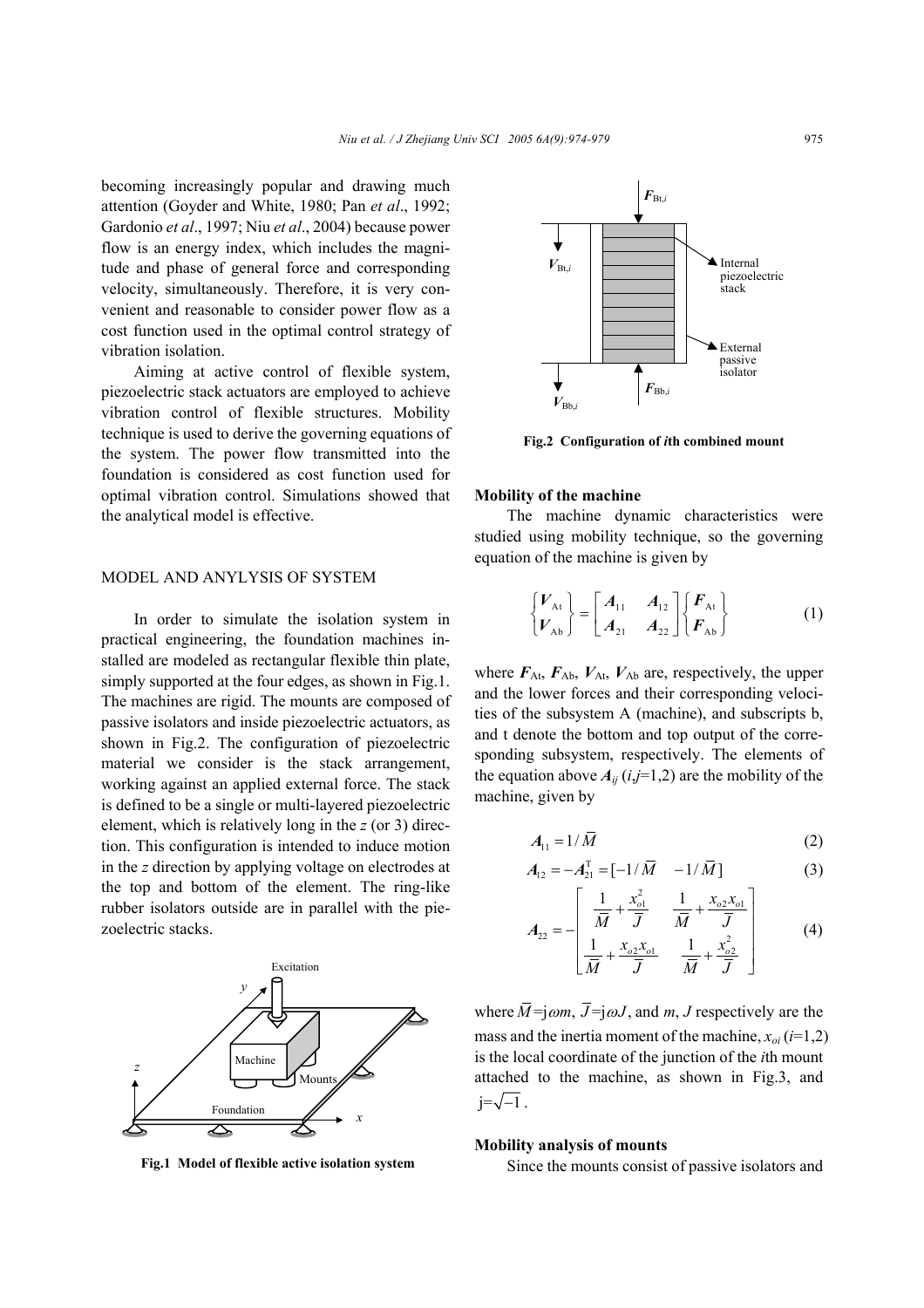

**Fig.3 Installation size of machine and mounts** 

actuators, which are in parallel with each other, they should be considered separately.

When no external constrained force is present, the unconstrained strained displacement of the piezoelectric actuator in the *z* (or 3) direction is given by

$$
\varepsilon_{\rm p} = d_{33} u / L_{\rm p} \tag{5}
$$

where,  $\boldsymbol{u}$  is the applied voltage,  $d_{33}$  is the piezoelectric strain constant, and  $L_p$  is the thickness of a single piezoelectric element in the *z* direction. Thus the unconstrained displacement of the actuator is obtained by

$$
z_{p}=d_{33}u\tag{6}
$$

If a passive isolator is installed in parallel with the piezoelectric stack actuator as a combined mount shown in Fig.2, the stiffness of the passive isolator resists the motion of the actuator to *z*, then the internal force  $F<sub>p</sub>$  that the actuator exerts in the positive *z* direction is related to the constrained motion of the actuator by

$$
F_{\mathbf{p}}=A_{\mathbf{p}}E_{\mathbf{p}}(z_{\mathbf{p}}-z)/L_{\mathbf{p}}\tag{7}
$$

where  $A_p$  and  $E_p$  are the area and the Young's modulus of the piezoelectric element, respectively. Applying a pair of balance force  $F_{Bt,i}$  and  $F_{Bb,i}$  at both ends of the *i*th combined mount, one can obtain the expression as

$$
F_{\mathrm{Bt},i} = kz - A_p E_p(z_p - z) / L_p \tag{8}
$$

where *k* is the constant of the external passive isolator.

Substituting Eq.(6) into Eq.(8) yields

$$
F_{\mathrm{Bt},i} = (k + k_{\mathrm{p}})z - k_{\mathrm{p}}d_{33}\boldsymbol{u}_{i} \tag{9}
$$

where  $k_p = A_p E_p / L_p$  is the equivalent stiffness of the piezoelectric stack actuator. Neglecting the weights of mounts and considering the structural damping of the passive isolators, the complex stiffness matrixes of the mount systems can be described as

$$
\boldsymbol{K} = \text{diag}(k_1^*, k_2^*)
$$
 (10)

where  $k_i^* = k_i(1 + j\eta_i)$  and  $\eta_i$  are the complex stiffness and the damping loss of the *i*th isolator, respectively. Thus the governing equation of the subsystem *B* (mounts) can be concisely given by

$$
\boldsymbol{F}_{\text{Bt}} = \boldsymbol{\overline{K}} \boldsymbol{V} - k_{\text{p}} d_{33} \boldsymbol{U} \tag{11}
$$

where  $\overline{K} = K / j\omega$  is the complex stiffness matrixes of the mounts.

#### **Mobility analysis of foundation**

For the plate-like foundation, which is excited by multiple distributions and simply supported at the four edges, the governing equation describing mobility is given by

$$
\begin{Bmatrix} V_{\text{C1}} \\ V_{\text{C2}} \end{Bmatrix} = \begin{bmatrix} C_{11} & C_{12} \\ C_{21} & C_{22} \end{bmatrix} \begin{Bmatrix} F_{\text{C1}} \\ F_{\text{C2}} \end{Bmatrix}
$$
 (12)

or more concisely

$$
V_{\rm C} = \mathbf{C} \mathbf{F}_{\rm C} \tag{13}
$$

The transfer mobility from the point  $\sigma_i(x_i, y_i)$  to the point  $\sigma_i(x_i, y_j)$  can be determined by

$$
C_{ij} = \sum_{m=1}^{\infty} \sum_{n=1}^{\infty} \frac{j \omega \psi_{mn}(\sigma_p) \psi_{mn}(\sigma_q)}{A[\omega_{mn}^2(1+j\delta) - \omega^2]}
$$
(14)

where  $\Lambda = pabh/4$  and  $\delta$ , respectively, are the modal mass and the loss factor of the plate,  $\omega_{mn}$  and  $\varphi_{mn}$  are the (*m*,*n*)th natural frequency and eigenfunction of the rectangular thin plate, respectively.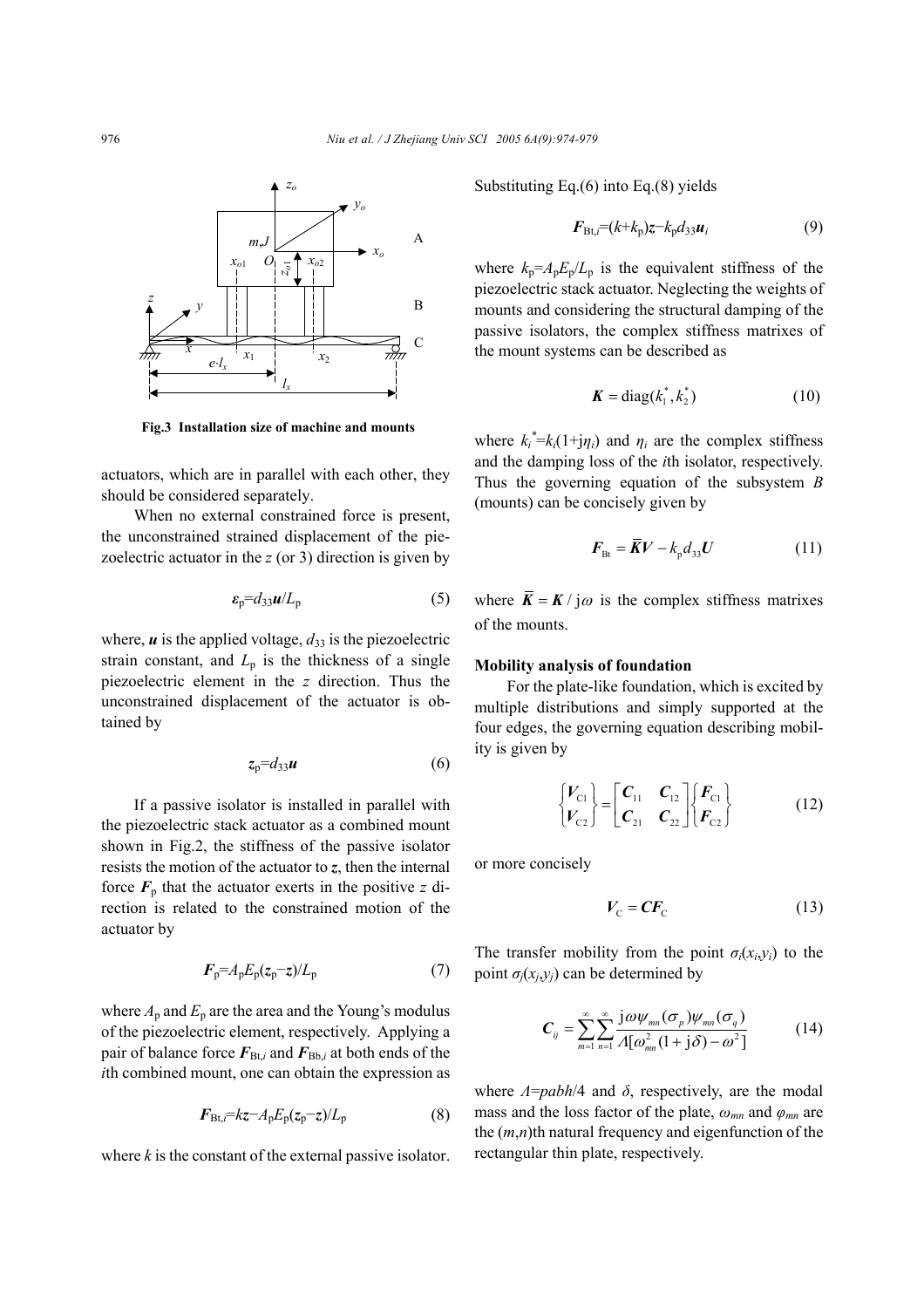#### **Power flow transmitted into the foundation**

The relationships of the transmitted forces and the corresponding velocities on the interfaces of the subsystems can be easily known.

Through the dynamic transitive relationship of subsystems, as shown in Fig.4, the force transmitted onto the foundation is given by

$$
F_{\rm C} = [I + \overline{K}(C - A_{22})]^{-1} (\overline{K}A_{21}F_0 - k_a d_{33}U) \tag{15}
$$

setting  $T = [I + \overline{K}(C - A_{22})]^{-1}$ ,  $T_1 = -k_a d_{33} T$ , and  $T_2 = T\overline{K}A_{21}$ , the equation above can be concisely rewritten as

$$
F_{\rm C} = T_1 U + T_2 F_0 \tag{16}
$$

and then the corresponding velocity of the foundation is given by

$$
V_{\rm C} = T_3 U + T_4 F_0 \tag{17}
$$

where  $T_3 = CT_1$ , and  $T_4 = CT_2$ . The equations above are based on the general vibration system. If the active terms in Eqs.(16) and (17) are set to zeros, the active isolation system will degenerate into a passive one, i.e., if  $U=0$ , then

$$
F = T_2 d \tag{18}
$$
  

$$
V = T_4 d \tag{19}
$$



**Fig.4 Dynamic relationship of the system** 

# CONTROL STRATEGIES

In controlling the vibration of coupled flexible systems, both forces and velocities transmitted through mounts into the foundation should be considered. Power flow is an ideal index, because it includes the magnitude and phase of force and velocity, simultaneously. Therefore, considering power flow as an index is convenient for achieving optimal control of the vibration transmission into the foundation.

In a vibrating system, according to the definition of power flow (Goyder and White, 1980), the power flow transmitted into the foundation is given by

$$
P = \frac{1}{2} \text{Re} \{ \bm{F}_{\text{C}}^{\text{H}} \cdot \bm{V}_{\text{C}} \} = \frac{1}{4} \big( \bm{F}_{\text{C}}^{\text{H}} \cdot \bm{V}_{\text{C}} + \bm{V}_{\text{C}}^{\text{H}} \cdot \bm{F}_{\text{C}} \big) \qquad (20)
$$

where the superscript H indicates the complex conjugate and transpose of matrices or vectors. Considering practical engineering, to find the optimal control vector, power flow is utilized as an updated cost function expressed by

$$
J = P + U^{\rm H} Q U \tag{21}
$$

where  $Q = qd_3$ 3diag(1,1) is the weight of the input voltage.

Substituting Eqs. $(17)$ ,  $(18)$  and  $(20)$  into Eq. $(21)$ yields

$$
J = U^{\mathrm{H}} A U + U^{\mathrm{H}} b + b^{\mathrm{H}} U + c \qquad (22)
$$

where

and

$$
A = \frac{1}{4} (T_1^{\rm H} T_3 + T_3^{\rm H} T_1) + Q
$$

$$
b = \frac{1}{4} (T_1^{\rm H} T_4 + T_3^{\rm H} T_2) d
$$

Eq.(22) is of Hermitian quadratic format. Its unique minimum is assured provided that the matrix *A* is positive-definite. The corresponding optimal voltage vector yields (Fuller *et al*., 1996)

$$
U_{\text{opt}} = -A^{-1}b \tag{23}
$$

Substituting the optimal vector into Eq.(20), the total power flow transmitted into the foundation can be computed, easily.

# NUMERICAL EXAMPLES

To demonstrate the effectiveness of the pre-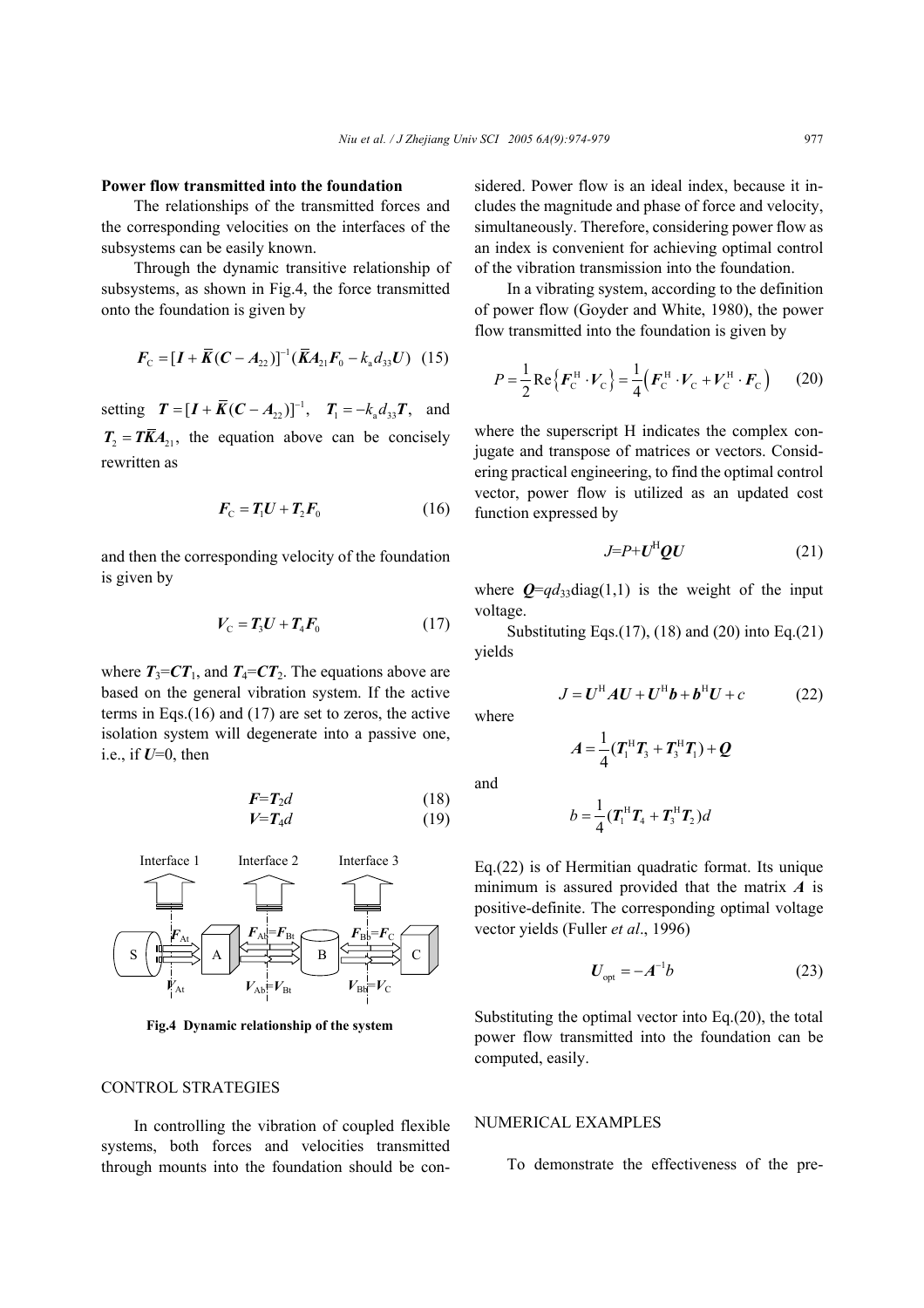sented model, some numerical examples are presented here. In the examples, the system is symmetrical about *xOy* plane, and two combined mounts are asymmetrically installed on the foundation, as shown in Fig.1 and Fig.2.

Fig.5a shows the power flow transmitted into the foundation when the weight *Q* is a zero matrix. The solid line indicates the uncontrolled power flow and the dash line shows the controlled power flow in case of *q*=0. Obviously, the active piezoelectric actuators reduce the power flow transmitted into the foundation to almost zero dramatically, but the value of the input voltage is so high that the piezoelectric actuators may not stand it at low frequencies as shown in Fig.5c. Therefore, a suitable weight of the control force should be adopted in practice.

Considering the output capacity of the piezoelectric actuators, a suitable weight of the voltage vector is selected to simulate the power flow transmitted into the foundation. It is obvious that the power flow is reduced significantly, as shown in Fig.5b, especially at high frequencies. It is easily understood that a smaller weight of voltage vector (denoting larger active force) induces more cancellation of the power flow, as shown in Fig.5d. In this case, one also finds that the maximum input voltage not exceeding 5 kN is an acceptable and reasonable value, in comparison with Fig.5c.

In the presented model, the passive isolator and the piezoelectric stack actuators are constructed in parallel. The piezoelectric stacks are encompassed by the ring-like rubber isolators, which can protect the inside piezoelectric materials. However, the stiffness of the isolators will affect the efficiency of the piezoelectric actuators.

Fig.6 indicates the variety of the power flow transmitted into the foundation in case of different stiffness of the isolators. It is concluded that larger



**Fig.5** Power flow transmitted into the foundation in case of  $q=0$  (a) and  $q=0.01$  (b), and the input voltage of the piezoelectric stack actuators in case of  $q=0$  (c), and  $q=0.01$  (d)